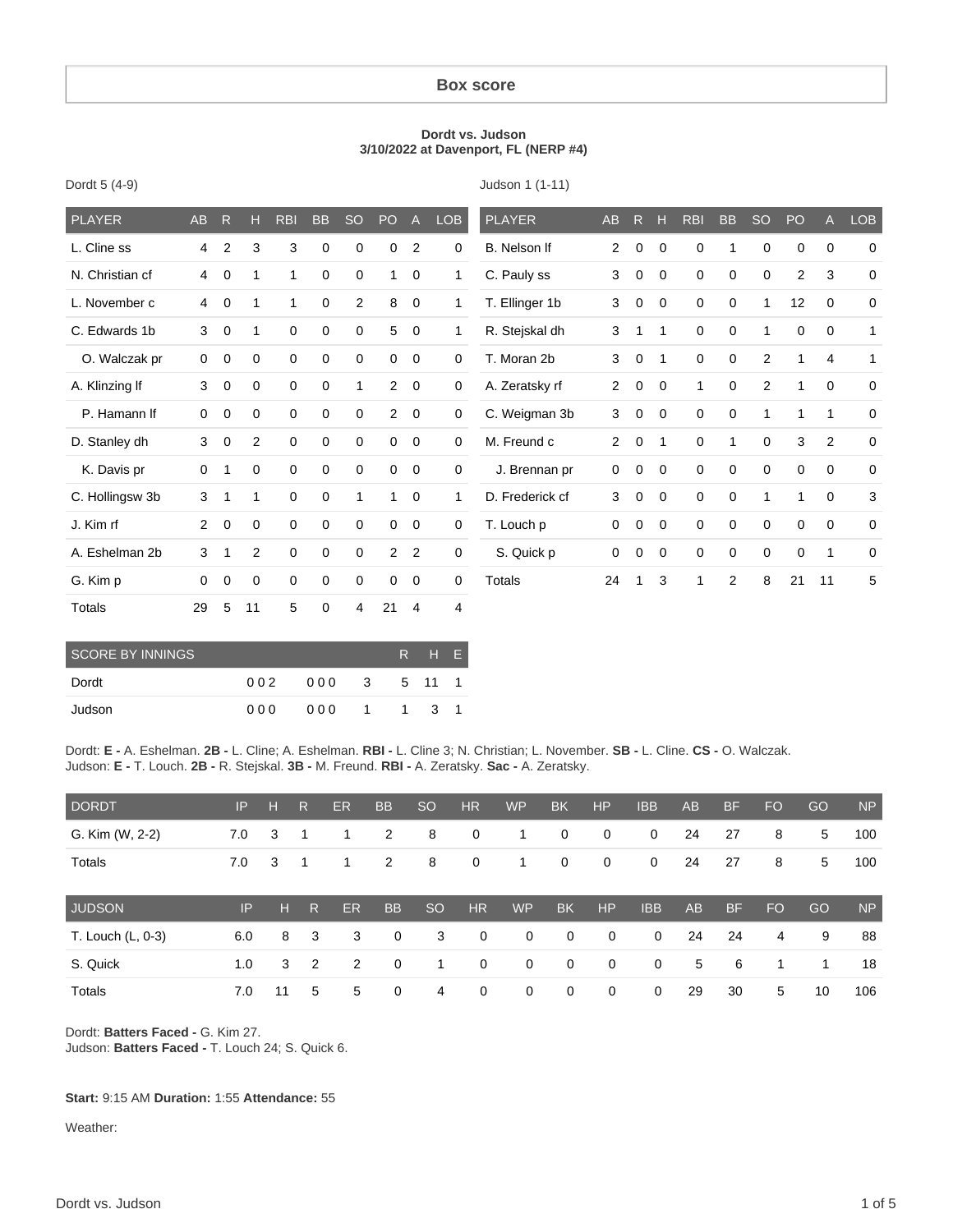# **Scoring Summary**

| <b>INNINGS</b> | <b>PLAY</b>                                                                     | $V - H$ |
|----------------|---------------------------------------------------------------------------------|---------|
| Dordt<br>3rd   | L. Cline singled to left field, RBI; A. Eshelman scored.                        | $1 - 0$ |
| Dordt<br>3rd   | L. November singled to center field, RBI; L. Cline scored.                      | $2 - 0$ |
| Dordt<br>7th   | L. Cline doubled down the If line, 2 RBI; C. Hollingsw scored; K. Davis scored. | $4 - 0$ |
| Dordt<br>7th   | N. Christian singled to right center, RBI; L. Cline scored.                     | $5 - 0$ |
| Judson<br>7th  | A. Zeratsky flied out to If, sacrifice fly, RBI; R. Stejskal scored.            | $5 - 1$ |

# **All Plays**

# **Dordt Top of 1st Inning**

L. Cline lined out to 3b. (1 out)

N. Christian grounded out to 1b unassisted. (2 out)

L. November struck out swinging. (3 out)

**Inning Summary: 0 Runs , 0 Hits , 0 Errors , 0 LOB**

# **Judson Bottom of 1st Inning**

B. Nelson walked.

C. Pauly flied out to lf. (1 out)

T. Ellinger fouled out to 3b. (2 out)

R. Stejskal struck out swinging. (3 out)

**Inning Summary: 0 Runs , 0 Hits , 0 Errors , 1 LOB**

# **Dordt Top of 2nd Inning**

C. Edwards flied out to rf. (1 out)

A. Klinzing grounded out to 3b. (2 out)

D. Stanley singled to right field.

C. Hollingsw struck out swinging, out at first c to 1b. (3 out)

**Inning Summary: 0 Runs , 1 Hits , 0 Errors , 1 LOB**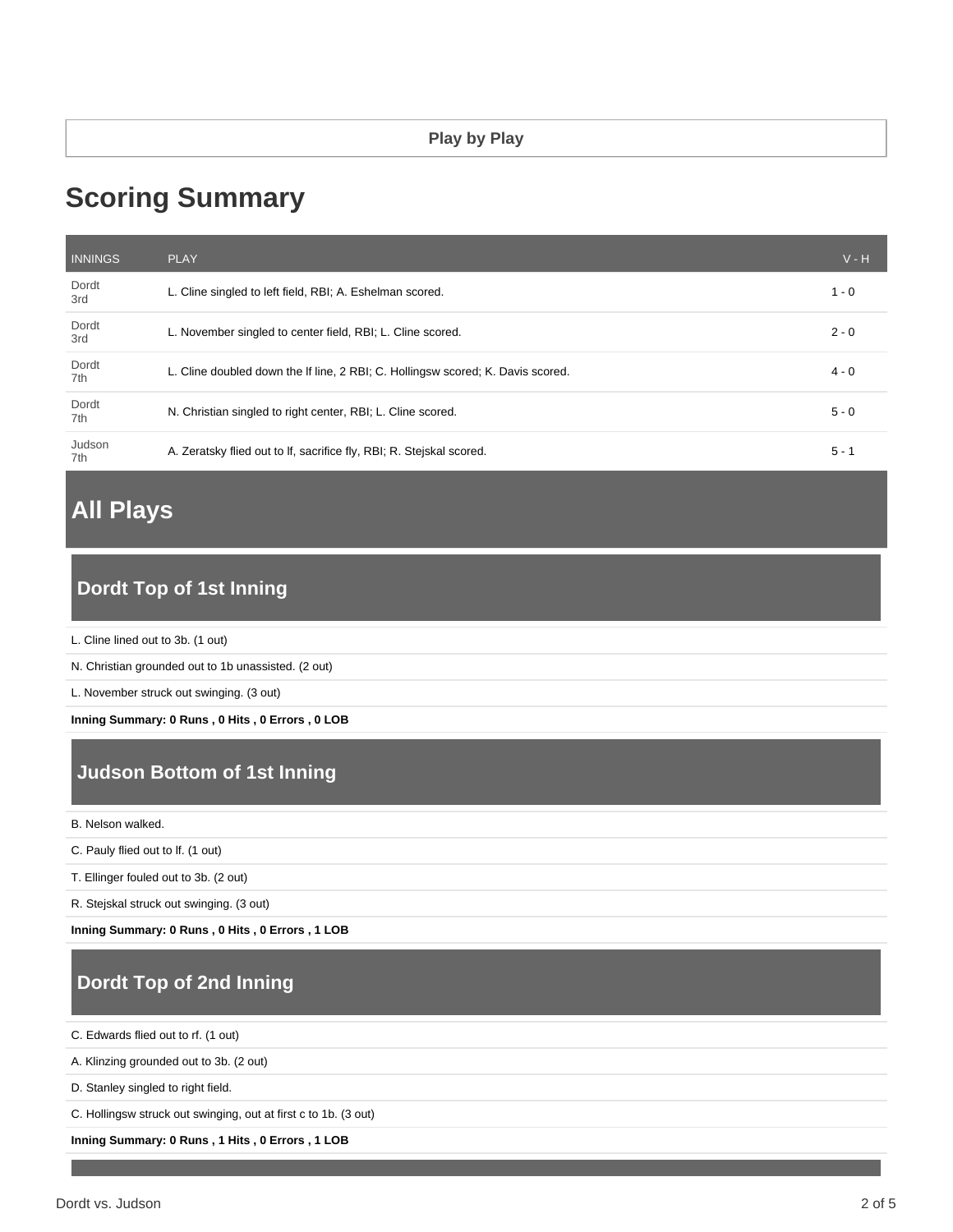#### **Judson Bottom of 2nd Inning**

- T. Moran struck out swinging. (1 out)
- A. Zeratsky struck out swinging. (2 out)
- C. Weigman grounded out to 2b. (3 out)

**Inning Summary: 0 Runs , 0 Hits , 0 Errors , 0 LOB**

# **Dordt Top of 3rd Inning**

- J. Kim grounded out to 2b. (1 out)
- A. Eshelman singled to shortstop.
- A. Eshelman advanced to second on a throwing error by p, advanced to third.
- **L. Cline singled to left field, RBI; A. Eshelman scored.**
- L. Cline stole second.
- N. Christian grounded out to 2b; L. Cline advanced to third. (2 out)
- **L. November singled to center field, RBI; L. Cline scored.**
- C. Edwards grounded out to 2b. (3 out)

**Inning Summary: 2 Runs , 3 Hits , 1 Errors , 1 LOB**

### **Judson Bottom of 3rd Inning**

- M. Freund grounded out to ss. (1 out)
- D. Frederick struck out swinging. (2 out)
- B. Nelson flied out to lf. (3 out)

**Inning Summary: 0 Runs , 0 Hits , 0 Errors , 0 LOB**

# **Dordt Top of 4th Inning**

- A. Klinzing grounded out to ss. (1 out)
- D. Stanley flied out to cf. (2 out)

C. Hollingsw fouled out to 1b. (3 out)

**Inning Summary: 0 Runs , 0 Hits , 0 Errors , 0 LOB**

# **Judson Bottom of 4th Inning**

- C. Pauly reached first on an error by 2b.
- T. Ellinger struck out swinging; C. Pauly advanced to second on a wild pitch. (1 out)
- R. Stejskal flied out to cf; C. Pauly advanced to third. (2 out)

T. Moran struck out swinging. (3 out)

**Inning Summary: 0 Runs , 0 Hits , 1 Errors , 1 LOB**

### **Dordt Top of 5th Inning**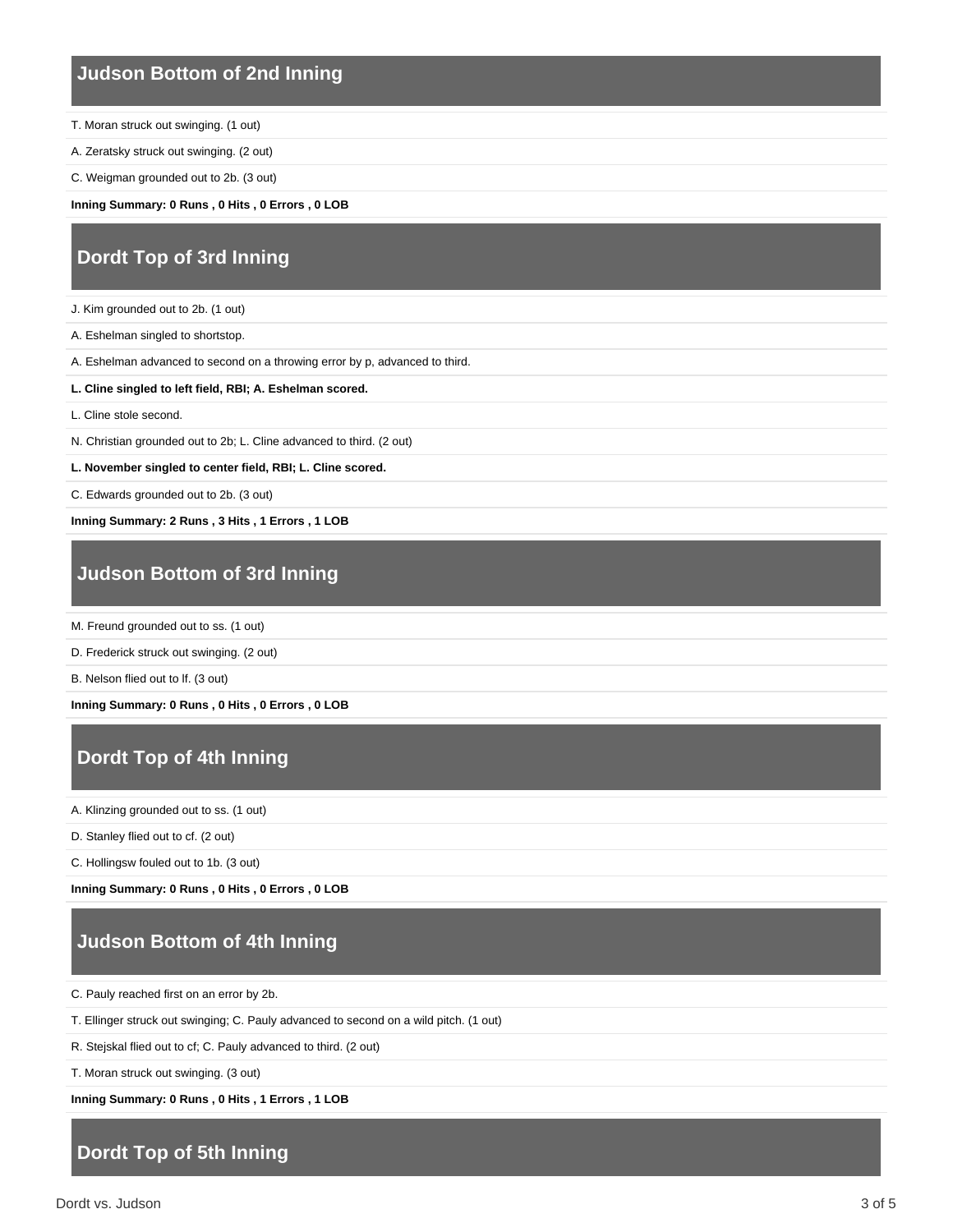J. Kim grounded out to ss. (1 out)

A. Eshelman doubled to right center.

L. Cline singled to left center; A. Eshelman advanced to third.

N. Christian grounded into double play ss to 1b; L. Cline out on the play. (3 out)

**Inning Summary: 0 Runs , 2 Hits , 0 Errors , 1 LOB**

## **Judson Bottom of 5th Inning**

A. Zeratsky struck out looking. (1 out)

C. Weigman struck out looking. (2 out)

M. Freund tripled to left center.

J. Brennan pinch ran for M. Freund.

D. Frederick grounded out to 1b unassisted. (3 out)

**Inning Summary: 0 Runs , 1 Hits , 0 Errors , 1 LOB**

#### **Dordt Top of 6th Inning**

M. Freund to c for J. Brennan.

L. November grounded out to 2b. (1 out)

C. Edwards singled to right field.

O. Walczak pinch ran for C. Edwards.

O. Walczak out at second c to 2b, caught stealing. (2 out)

A. Klinzing struck out looking. (3 out)

**Inning Summary: 0 Runs , 1 Hits , 0 Errors , 0 LOB**

### **Judson Bottom of 6th Inning**

C. Edwards to 1b for O. Walczak.

P. Hamann to lf for A. Klinzing.

B. Nelson grounded out to 2b. (1 out)

C. Pauly flied out to lf. (2 out)

T. Ellinger grounded out to ss. (3 out)

**Inning Summary: 0 Runs , 0 Hits , 0 Errors , 0 LOB**

### **Dordt Top of 7th Inning**

D. Stanley singled to left field.

K. Davis pinch ran for D. Stanley.

S. Quick to p for T. Louch.

C. Hollingsw singled to center field; K. Davis advanced to second.

J. Kim grounded out to p, SAC; C. Hollingsw advanced to second; K. Davis advanced to third. (1 out)

A. Eshelman popped up to ss. (2 out)